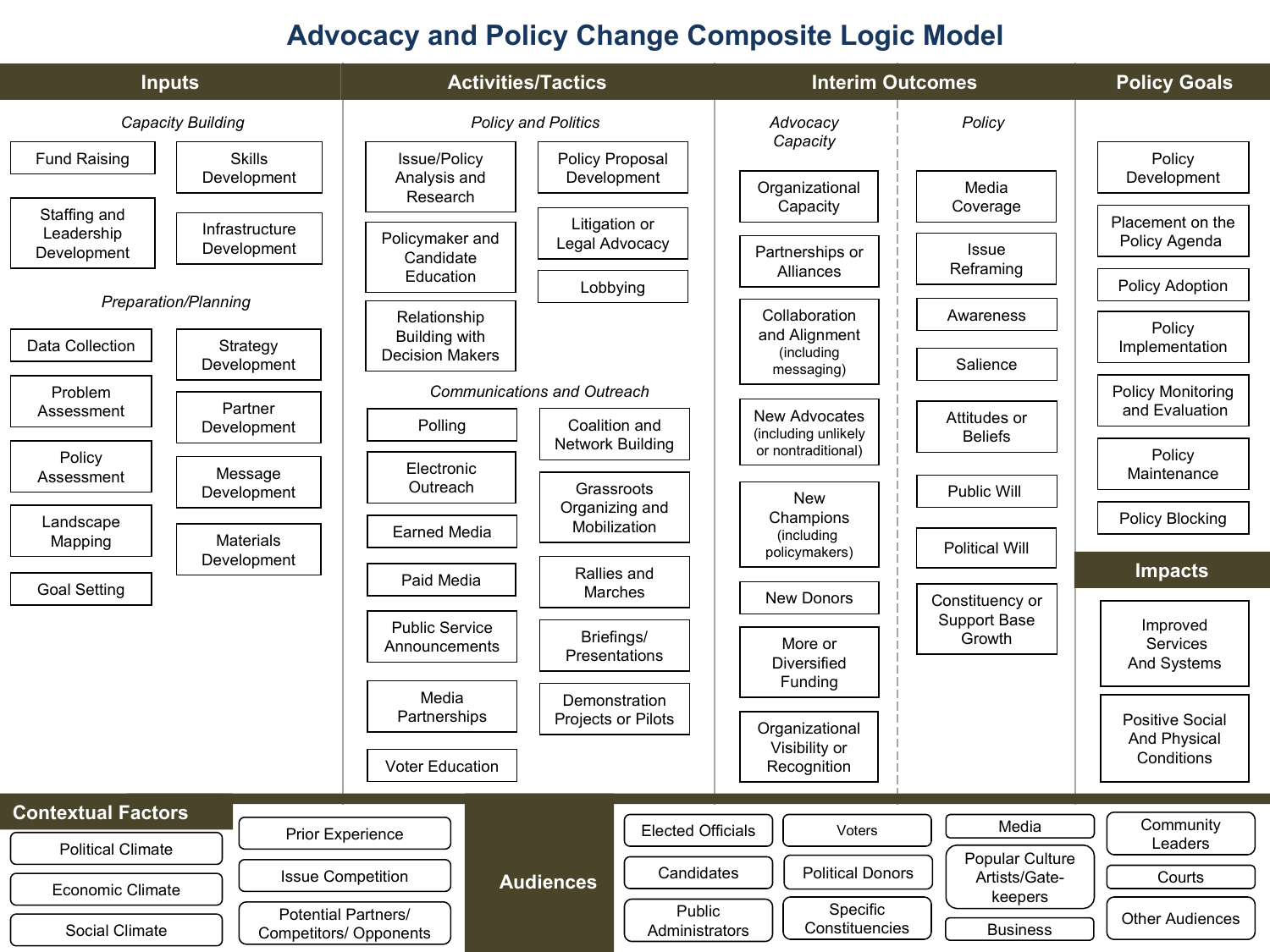## **USING THE COMPOSITE LOGIC MODEL To Articulate an Advocacy Strategy or Theory of Change**

The composite logic model can be used to help advocates, funders, and evaluators articulate an advocacy or policy change strategy or theory of change. The eight questions below guide users on how to use the model for that purpose. [Refer also to the accompanying PowerPoint that shows visually how to use the composite model to respond to these questions within the context of a hypothetical advocacy strategy.]

#### **What is the advocacy or policy change goal?**

Start by defining what, in the end, the advocacy strategy is trying to achieve. For many strategies, the goal(s) will be found in the model's last two columns—*policy* goals and impacts (pick boxes in each column if relevant). However, some strategies might aim for goals in the *interim outcomes* column, (e.g., the end goal is increasing the awareness or salience of a policy issue or developing a network of new advocates that can be called on to advocate when a policy window opens).

When considering this question, think about where the issue currently stands in the policy process. If it is early on, the goal may be raising awareness of the problem that needs to be addressed (an interim outcome on the model). Alternatively, the problem may already be known and the goal is developing a solution and getting that solution adopted as policy. Or, the policy may already exist and the goal is making sure it is implemented correctly and is having its intended impact.

## - **Who is the audience?**

The model's bottom right corner offers potential *audiences*. Select the audience(s) that the strategy needs to reach to achieve its goal(s). Think both about who needs to be part of the advocacy effort and which decision makers need to be convinced in order to achieve the strategy's goal. Most strategies will target multiple audiences.

#### **What will it take to convince or move the audience?**

Consider the inputs, activities, and interim outcomes in the composite logic model. What do those involved in the advocacy or policy change effort need to do to move the strategy's audience and achieve its goal? Select components in each column to illustrate how the strategy will achieve change. In the inputs column, select the steps or components that are necessary to prepare for the strategy's implementation. In the activities column, select the components involved in the strategy's implementation. In the *interim outcomes* category, select the outcomes that are necessary to achieve before the end goal can be accomplished. Note that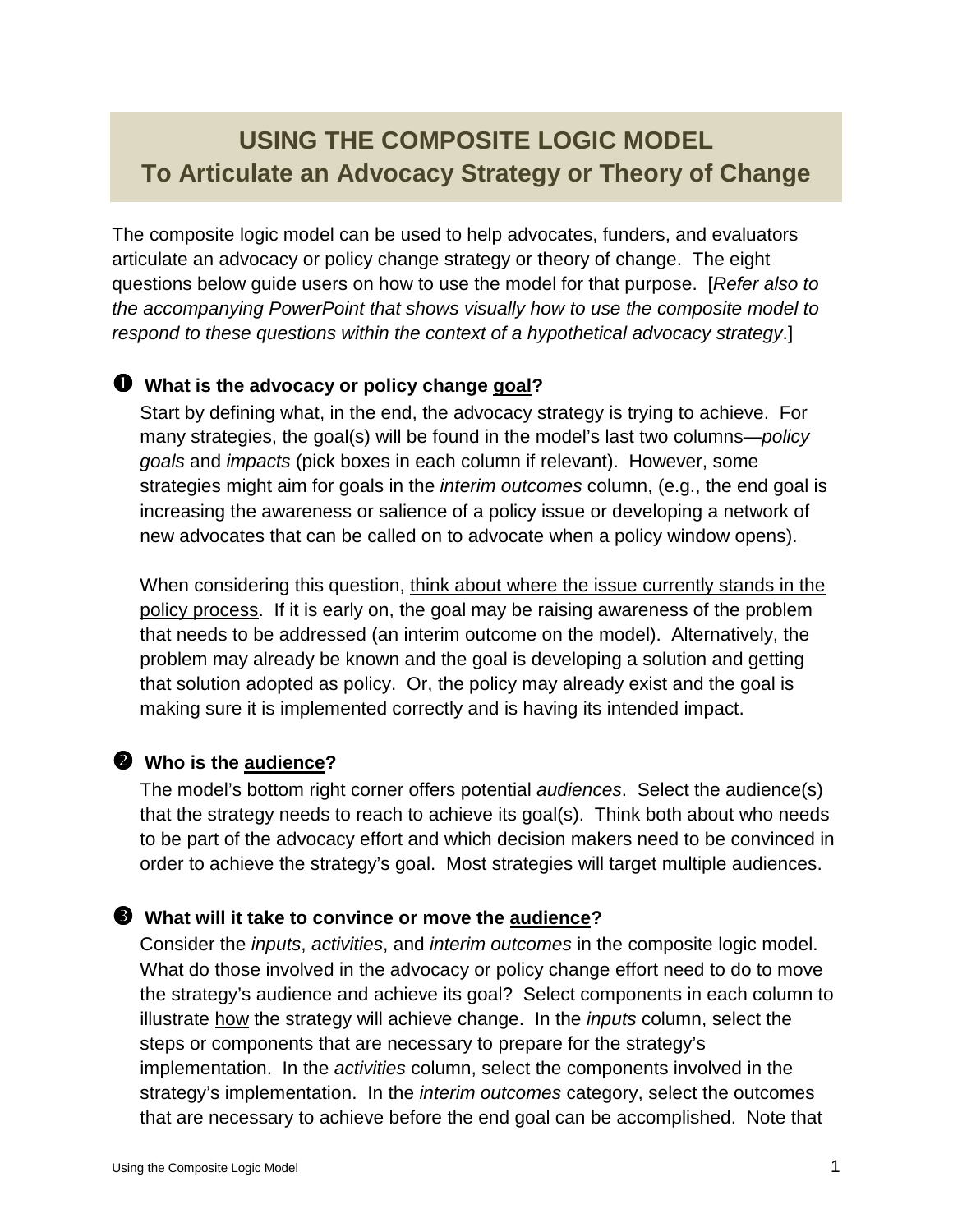there may be an order or sequence to the interim outcomes (e.g., it may be necessary to get new advocates involved in the effort and acting as spokespersons before sufficient media coverage can be achieved).

#### **What contextual factors might affect the strategy's success?**

Think about the factors that are not controllable but that may impact the strategy's success and therefore are important to keep in mind. The model's bottom left corner offers potential contextual factors.

#### **Where doesn't the strategy need to focus?**

Consider whether there are *inputs, activities, or outcomes* on the model that are already in place and either don't have to built (but can be leveraged), or are not relevant to the strategy. Keep in mind that some model components that are not selected may still be relevant (e.g., the strategy may result in some unanticipated outcomes). Identify components that are known to exist already or that definitely will not be a strategy focus. For example, among the interim outcomes, awareness about an issue or problem may already be high and therefore not a focus; the challenge instead will be increasing the audience's perception of its salience.

### **What will strategy collaborators do?**

One advantage of the composite logic model is that it identifies a full range of possible advocacy activities and outcomes. As a result, it can be used to identify where other organizations or collaborators are positioned and how they complement the strategy. Identifying collaborators' positioning puts the strategy in context and shows where and how it will add value. It also illustrates potential points of synergy and collaboration that might not already exist.

#### **What will the opposition or competition do?**

Think about how the opposition is positioned. Consider whether counteractions are necessary, particularly where there is activity or outcome overlap. For example, if the opposition has a media strategy, consider potential audience reactions to competing messages and how to frame messages accordingly.

#### **8** Is there a contingency plan?

If relevant, identify alternative paths to the end goal if the current strategy is not successful. Consider which components in the model will signal if the strategy is not working. For example, if the strategy is not successful in generating policymaker champions using one-on-one briefings with those policymakers, it may be necessary to build a larger cadre of advocates at the local level who will demonstrate demand and make a grassroots case for change.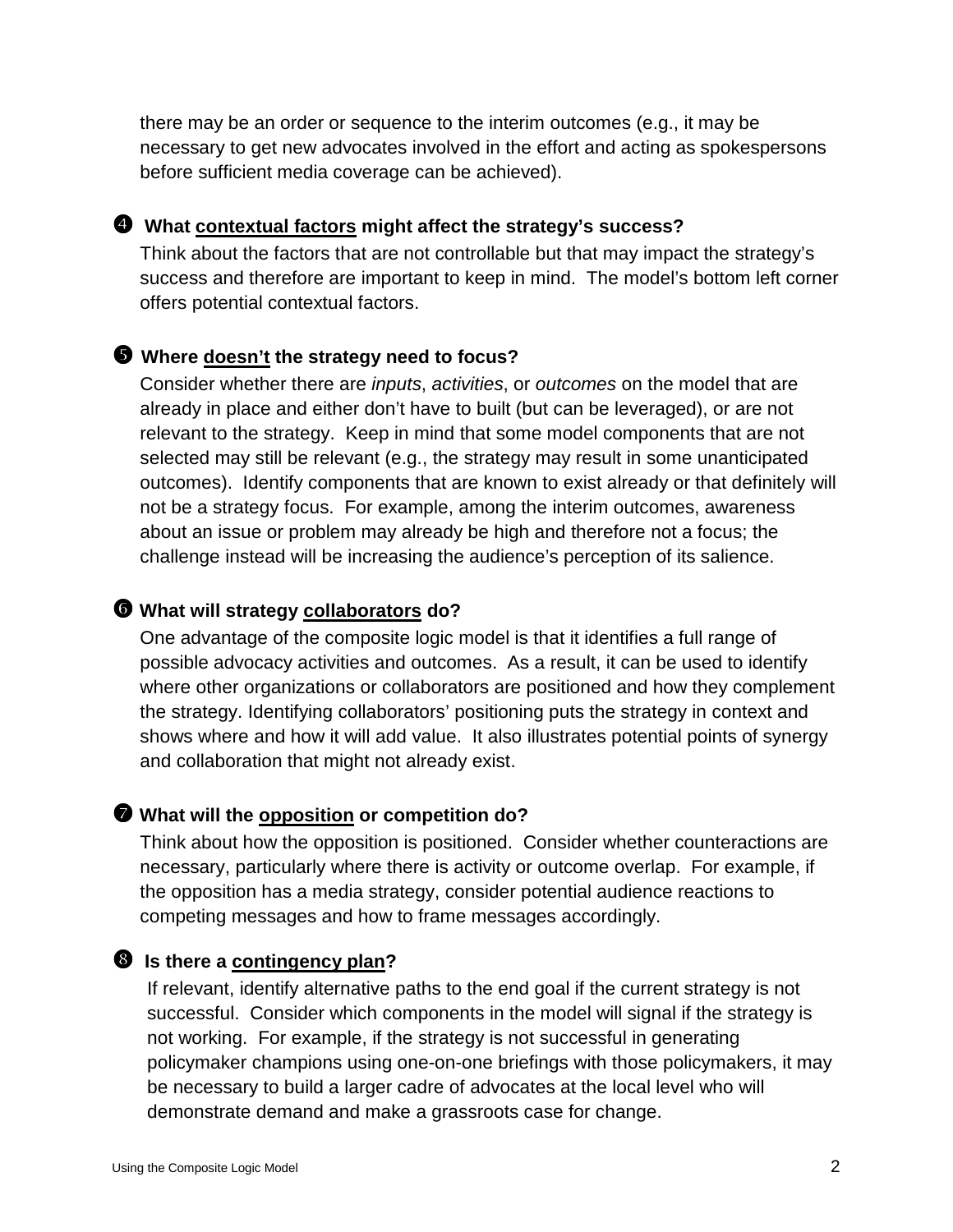## **USING THE COMPOSITE LOGIC MODEL To Guide Evaluation Decisions**

The composite logic model can be used to guide decisions about the design of an advocacy and policy change evaluation. The five questions that follow facilitate strategic choices about the evaluation's focus. [Refer also to the accompanying PowerPoint that shows visually how to use the composite logic model to respond to these questions within the context of a hypothetical advocacy strategy.]

### **Which components are relevant to the advocacy strategy?**

Begin by selecting the components in the composite logic model that are relevant to the advocacy and policy change strategy being evaluated. Literally trace "a pathway" through the logic model, selecting relevant inputs, activities, interim outcomes, policy goals, and impacts. Select also the strategy's audiences and contextual factors that might impact the strategy.

While the evaluation could focus on all of the components in the composite logic model that are connected to the advocacy and policy change strategy, various factors—including the evaluation's users and how they intend to use it, evaluation timeframe, and available evaluation resources—may call for a strategic narrowing of the evaluation's focus. The remaining questions concentrate on how to use the composite logic model to help make those decisions.

**<sup>2</sup>** Given the evaluation's intended users and use, which outcomes are **priorities?** Consider the evaluation's primary users, what they want or need to know about the strategy's progress or success, and how they will use that information. Given these decisions, are some logic model components more important to assess than others? For example, if the primary evaluation user is the organization leading the advocacy effort, and that organization wants to use the evaluation to get real-time data that will suggest opportunities for continuous strategy improvement, then the evaluation may want to focus on assessing the activities and interim outcomes that come earlier in the policy change process. A funder, on the other hand, may be more interested in learning about the strategy's ultimate success in achieving its policy outcome(s) (e.g., moving the issue higher on the policy agenda or ensuring that a policy is properly implemented).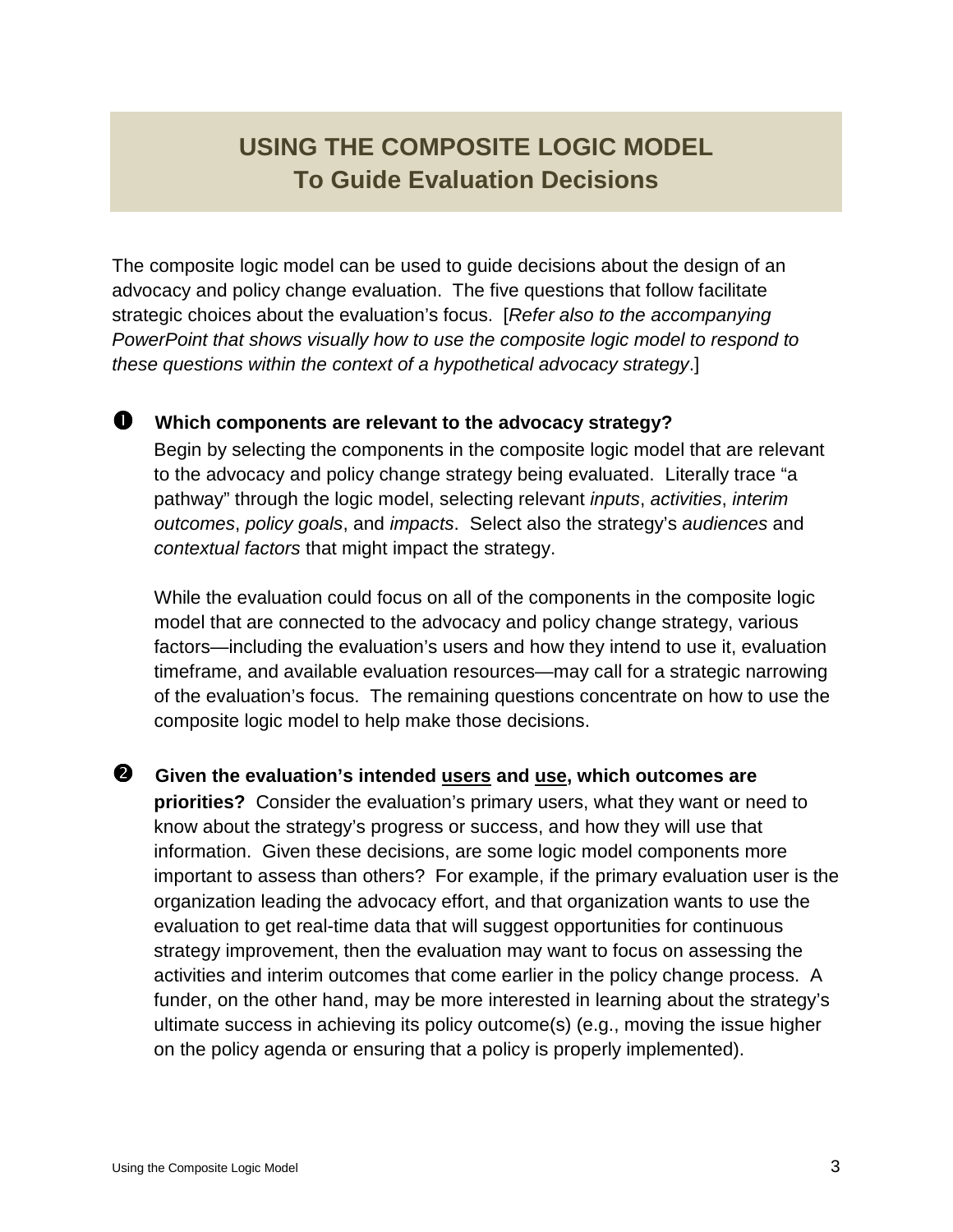### **8** Are there outcomes the strategy should not be directly accountable for? For some advocacy and policy change efforts, certain outcomes or impacts related to the advocacy or policy change strategy may be so long-term or hinge on so many external or contextual factors that it may be appropriate to focus the evaluation less on them and more on the shorter-term or interim outcomes that are connected directly to the advocacy effort. Capturing the organization's unique contribution to the outcomes it is linked closest to may be more meaningful than capturing outcomes that many organizations or other factors will affect (and will help to show how the advocacy effort may have contributed to those other outcomes). Outcomes or impacts that are not prioritized will still be relevant as they will remain part of the strategy; they simply will not be the evaluation's main focus.

#### **4** Given the evaluation timeframe, which outcomes are achievable?

Often, advocacy or policy change strategies are long-term endeavors with evaluations that run on shorter timeframes than the strategies themselves. For example, an organization with a ten-year advocacy strategy might have a threeyear evaluation because the strategy's funder would like to make decisions about whether to continue funding after several years, or because the organization conducting the advocacy wants to understand early on whether it is gaining traction and momentum on the way to its policy goal. Consider what outcomes among those selected in the composite logic model are realistic to expect within the evaluation's timeframe.

 **Given the evaluation resources available, which outcomes are best pursued?**  Rarely are enough evaluation resources available to collect data on every relevant component in the composite logic model. Think about available evaluation resources in terms of both staffing and dollars. If limited resources are available, where might they be most strategically focused? Where are learning needs or accountability demands the greatest?

Consider also whether the evaluation will be internal or external. Some outcomes may be well-suited for internal monitoring and tracking rather than external evaluation. Other outcomes may be better suited to the expertise or objective perspective that an external evaluator can bring (e.g., assessing advocates' influence on key audiences in the policy process (such as policymakers, the media, the business community, or voters)).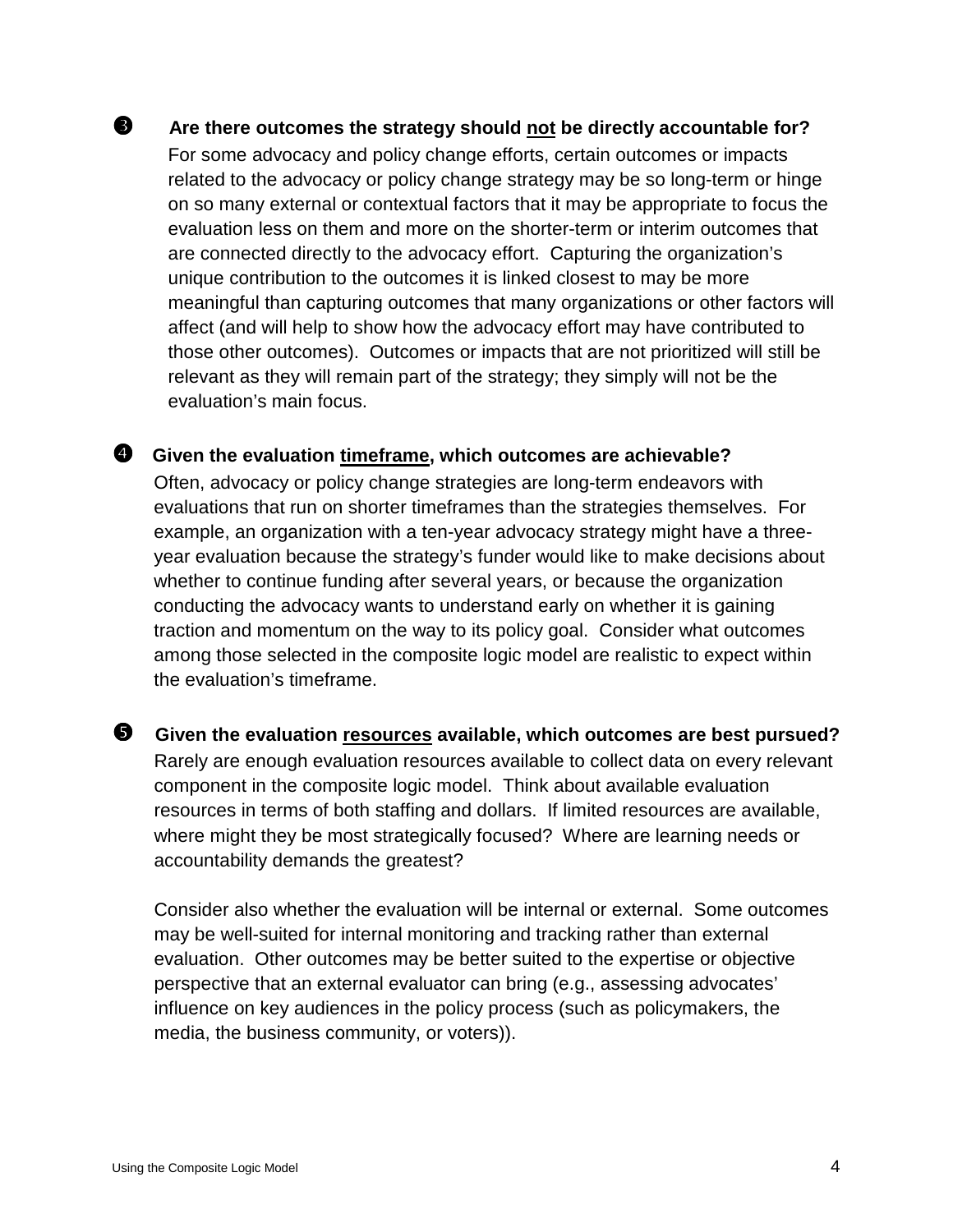# **Advocacy and Policy Change Logic Model Definitions**

| <b>Inputs</b>                                        |                                                                                                                                                                                               |  |
|------------------------------------------------------|-----------------------------------------------------------------------------------------------------------------------------------------------------------------------------------------------|--|
| <b>Fund Raising</b>                                  | Generating the public or private dollars needed to carry out an advocacy strategy.                                                                                                            |  |
| <b>Staffing and Leadership</b><br><b>Development</b> | Hiring or developing the people to implement an advocacy strategy and establishing a clear<br>understanding of who is doing what.                                                             |  |
| <b>Skills Development</b>                            | Getting the up-to-date knowledge and abilities needed to implement an advocacy strategy.                                                                                                      |  |
| <b>Infrastructure</b><br><b>Development</b>          | Setting up the equipment, systems, and other nuts-and-bolts supports needed to advocate.                                                                                                      |  |
| <b>Data Collection</b>                               | Gathering data needed upfront to plan, implement, or evaluate an advocacy strategy.                                                                                                           |  |
| <b>Problem Assessment</b>                            | Understanding the nature and extent of the problem being addressed and how best to address it.                                                                                                |  |
| <b>Policy Assessment</b>                             | Assessing what about an issue or policy needs to change and where the issue is on the policy<br>agenda or in the policy process.                                                              |  |
| <b>Landscape Mapping</b>                             | Reviewing the policy and political environment that surrounds and will affect an advocacy strategy.                                                                                           |  |
| <b>Goal Setting</b>                                  | Developing a clear understanding of what success will be and what it will look like.                                                                                                          |  |
| <b>Strategy Development</b>                          | Planning systematically for how to position and deciding what tactics to use to reach the goal.                                                                                               |  |
| <b>Partner Development</b>                           | Building formal or informal relationships with advocacy strategy collaborators and contributors.                                                                                              |  |
| <b>Message Development</b>                           | Determining what to say, who to say it to, how to say it, and who to deliver it.                                                                                                              |  |
| <b>Materials Development</b>                         | Creating publications, brochures, websites, or other "communications collateral" to deliver<br>advocacy messages.                                                                             |  |
| <b>Advocacy Activities/Tactics</b>                   |                                                                                                                                                                                               |  |
| <b>Issue/Policy Analysis</b><br>and Research         | Systematically investigating an issue or problem to better define it or identify possible solutions.                                                                                          |  |
| Policymaker and<br><b>Candidate Education</b>        | Telling policymakers and candidates about an issue or position, and about its broad or<br>impassioned support.                                                                                |  |
| <b>Relationship Building</b><br>with Decision Makers | Interacting with the policymakers or others who have the authority to act on the issue and put<br>change in motion.                                                                           |  |
| <b>Policy Proposal</b><br><b>Development</b>         | Developing a specific policy solution for the issue or problem being addressed.                                                                                                               |  |
| <b>Litigation or Legal</b><br>Advocacy               | Using the judicial system to move policy by filing lawsuits, civil actions and other advocacy tactics.                                                                                        |  |
| Lobbying                                             | Attempting to influence legislation by communicating with a member or employee of a legislative<br>body or with a government official or employee who may participate in forming legislation. |  |
| <b>Polling</b>                                       | Surveying the public via phone or online to collect data for use in advocacy messages.                                                                                                        |  |
| <b>Electronic Outreach</b>                           | Using technologies such as email, websites, blogs, podcasts, and cell phones to reach a large<br>audience and enable fast communications.                                                     |  |
| <b>Earned Media</b>                                  | Pitching the print, broadcast, or electronic media to get visibility for an issue with specific<br>audiences.                                                                                 |  |
| <b>Paid Media</b>                                    | Paying for media coverage through, for example, advertisements and "open letters."                                                                                                            |  |
| <b>Public Service</b><br>Announcements               | Placing a non-commercial advertisement to promote social causes.                                                                                                                              |  |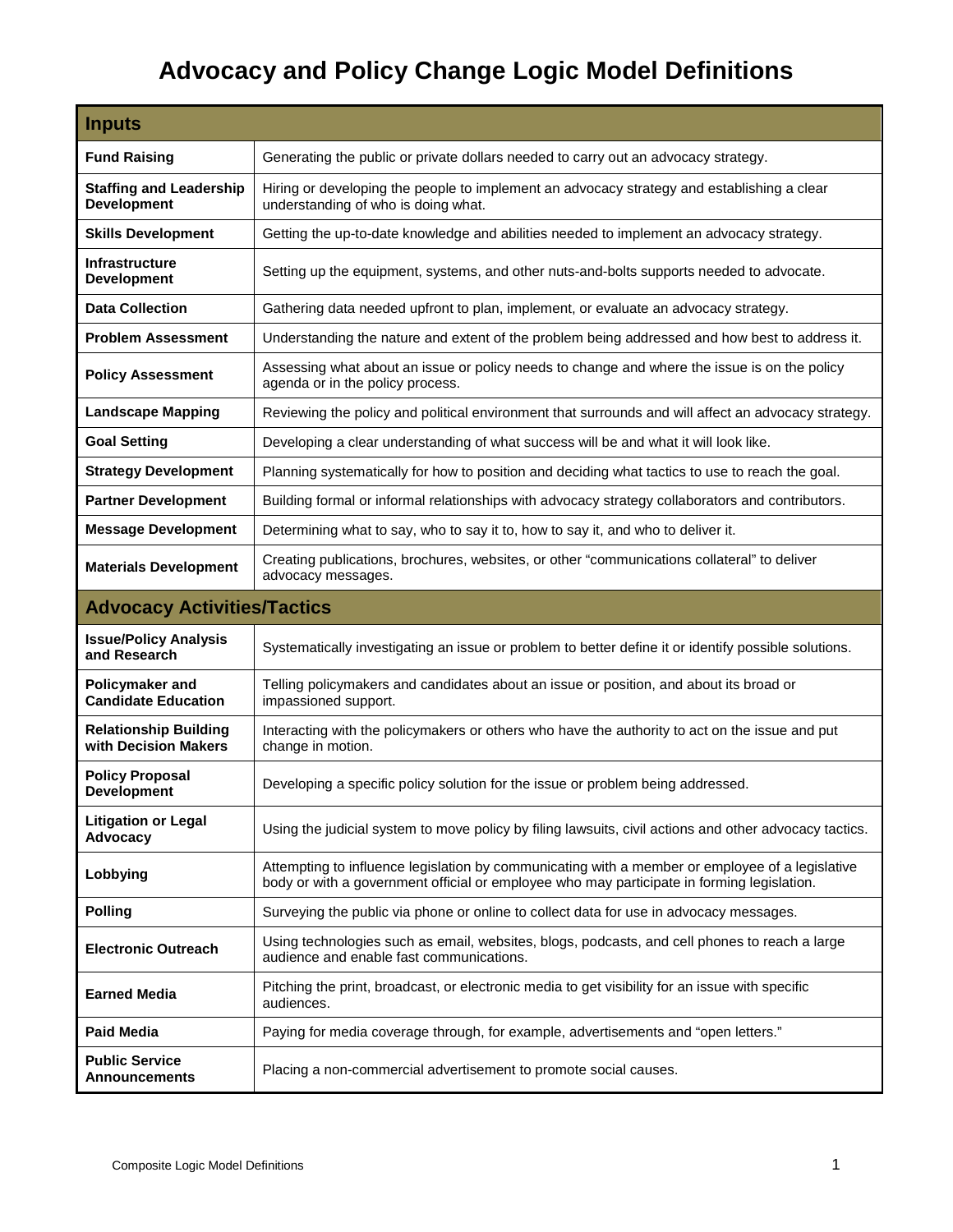| <b>Media Partnerships</b>                                             | Getting a media company to agree to promote a cause through its communications channels and<br>programming.                                                                 |
|-----------------------------------------------------------------------|-----------------------------------------------------------------------------------------------------------------------------------------------------------------------------|
| <b>Voter Education</b>                                                | Conveying an issue or position to specific groups of voters in advance of an election.                                                                                      |
| <b>Coalition and Network</b><br><b>Building</b>                       | Unifying advocacy voices by bringing together individuals, groups, or organizations who agree on<br>a particular issue or goal.                                             |
| <b>Grassroots Organizing</b><br>and Mobilization                      | Creating or building on a community-based groundswell of support for an issue or position, often<br>by helping people affected by policies to advocate on their own behalf. |
| <b>Rallies and Marches</b>                                            | Gathering a large group of people for symbolic events that arouse enthusiasm and generate<br>visibility (particularly in the media).                                        |
| <b>Briefings/Presentations</b>                                        | Making an advocacy case in person through one-on-one or group meetings.                                                                                                     |
| <b>Demonstration Projects</b><br>or Pilots                            | Implementing a policy proposal on a small scale in one or several sites to show how it can work.                                                                            |
| <b>Interim Outcomes</b>                                               |                                                                                                                                                                             |
| <b>Organizational Capacity</b>                                        | The ability of an organization or coalition to lead, adapt, manage, and technically implement an<br>advocacy strategy.                                                      |
| <b>Partnerships or</b><br><b>Alliances</b>                            | Mutually-beneficial relationships with other organizations or individuals who support or participate<br>in an advocacy strategy.                                            |
| <b>Collaboration and</b><br><b>Alignment</b><br>(including messaging) | Individuals or groups coordinating their work and acting together.                                                                                                          |
| <b>New Advocates</b><br>(including unlikely or<br>nontraditional)     | Previously unengaged individuals who take action in support of an issue or position.                                                                                        |
| <b>New Champions</b><br>(including policymakers)                      | High-profile individuals who adopt an issue and publicly advocate for it.                                                                                                   |
| <b>New Donors</b>                                                     | New public or private funders or individuals who contribute funds or other resources for a cause.                                                                           |
| <b>More or Diversified</b><br><b>Funding</b>                          | The amount of dollars raised and variety of funding sources generated.                                                                                                      |
| <b>Organizational Visibility</b><br>or Recognition                    | Identification of an organization or campaign as a credible source on an issue.                                                                                             |
| <b>Media Coverage</b>                                                 | Quantity and/or quality of coverage generated in print, broadcast, or electronic media.                                                                                     |
| <b>Issue Reframing</b>                                                | Changes in how an issue is presented, discussed, or perceived.                                                                                                              |
| Awareness                                                             | Audience recognition that a problem exists or familiarity with a policy proposal.                                                                                           |
| Salience                                                              | The importance a target audience assigns an issue or policy proposal.                                                                                                       |
| <b>Attitudes or Beliefs</b>                                           | Target audiences' feelings or affect about an issue or policy proposal.                                                                                                     |
| <b>Public Will</b>                                                    | Willingness of a target audience (non-policymakers) to act in support of an issue or policy<br>proposal.                                                                    |
| <b>Political Will</b>                                                 | Willingness of policymakers to act in support of an issue or policy proposal.                                                                                               |
| <b>Constituency or</b><br><b>Support Base Growth</b>                  | Increase in the number of individuals who can be counted on for sustained advocacy or action on<br>an issue.                                                                |
| <b>Policy Goals</b>                                                   |                                                                                                                                                                             |
| <b>Policy Development</b>                                             | Creating a new policy proposal or policy guidelines.                                                                                                                        |
| <b>Placement on the</b><br><b>Policy Agenda</b>                       | The appearance of an issue or policy proposal on the list of issues that policymakers give serious<br>attention.                                                            |